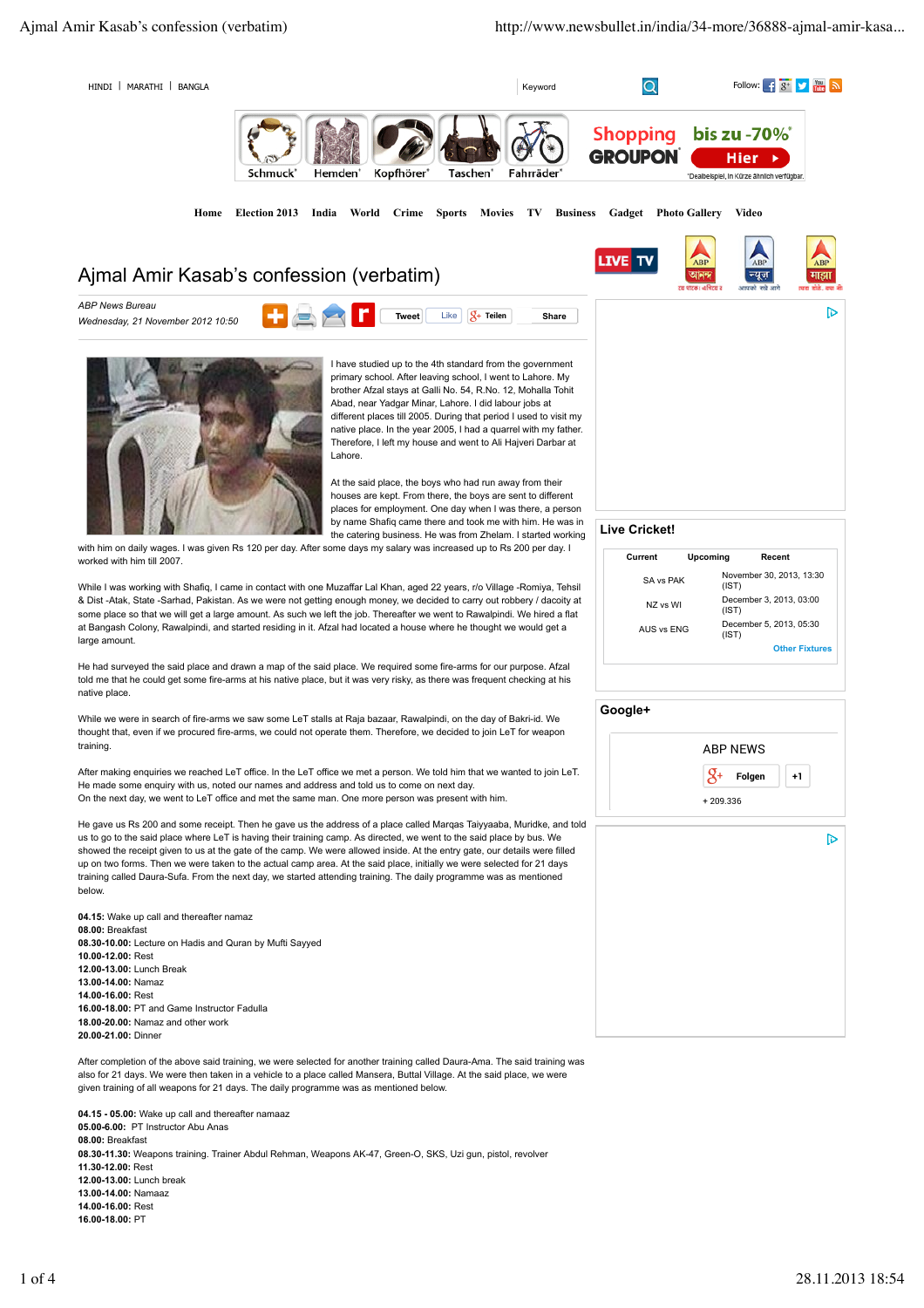**18.00-20.00:** Namaz and other work **20.00-21.00:** Dinner

After completing the said training, we were told that, we will be given the next advance training, but for that purpose we have to do some Khidmat for two months (Khidmat is a sort of service in the said camp as per the trainees' liking). We agreed to do the Khidmat for two months.

After two months, I was allowed to go to meet my parents. I stayed with my parents for one month. Thereafter, I went to LeT camp situated at Shaiwainala, Muzzafarabad, for further advanced training. At that place, they took my photographs and filled up some forms. Then we were taken to Chelabandi pahadi area for training called Duara-khas. The said training was for 3 months. The training included PT, handling of all weapons and firing practice of the said weapons, training of handling of hand grenade, rocket launchers and mortars. The daily programme was as mentioned below.

04.15-05.00: Wake-up call and thereafter namaz 05.00-06.00: PT Instructor Abu Mawiya 08.00: Breakfast 08.30-11.30: Weapons training handling of all weapons and firing practices of the said weapons, training of handling of hand grenade, rocket launchers and mortars, Green-O, SKS, Uzi gun, pistol, revolver, Hand grenade, rocket launchers. Trainer Abu Mawiya **11.30-12.00:** Rest **12.00-13.00:** Lunch Break **13.00-14.00:** Namaaz

**14.00-16.00:** Weapon training and firing practice. Lecture on Indian security agencies **16.00-18.00:** PT

**18.00-20.00:** Namaz and other work

**20.00-21.00:** Dinner

At the said place 32 persons were present for training. Out of these 32 trainees, 16 were selected for some confidential operation by one Zaqi-ur-Rehman Chacha. Out of these 16 trainees 3 trainees ran away from the camp. The above said chacha then sent the remaining 13 of us along with a person called Kafa to the above said earlier camp at Muridke. At Muridke, we were taught swimming and getting acquainted with the environment experienced by a fisherman on a sea.

We did some experimental tours by launches on the sea. During the said training, we were given lectures on working of Indian security agencies. We were shown the clippings highlighting the atrocities on Muslims in India. After completing the said training, we were allowed to go to our native places. For seven days, I stayed with my family members. After seven days I went to the LeT camp at Muzzafarabad.

The above said 13 of us were present for training. Thereafter, as per the instructions of Zaki-ur-Rehman, the above said Kafa took us to camp at Muridke. At the said camp again we underwent the training of swimming and getting acquainted with the environment and experience on sea. The training continued for one month.

During the said training, we were given lectures on India and its security agencies, including RAW. We were also given the training on how to evade the chase by security personnel. We were strictly instructed not to make phone calls to Pakistan after reaching India.

The names of the persons present for the said training are as mentioned below. Mohd Azmal aka Abu Muzahid Ismail aka Abu Umar Abu Ali Abu Aksha Abu Umer Abu Shoeb Abdul Rehman (Bada) Abdul Rehman (Chhota) Afadulla Abu Umar

After completion of training, Zaki-ur-Rehman aka Chacha selected 10 of us and formed 5 teams each having two persons on 15 Sept 2008. My team included myself and Ismail. Our code name was VTS team. We were then shown the site 'Google Earth' on Internet. On the same site, we were shown the information about Azad Maidan, Mumbai, how and where to get down at Mumbai. We were shown the film on VT railway station and the film showing the commuters moving around at rush hours at VT railway station.

We were instructed to carry out the firing at rush hours in the morning between 7 to 11 hours and between 7 to 11 hours in the evening. Then kidnap some persons, take them to the roof of some nearby building. After reaching at the roof top, we were to contact chacha. After that, chacha would give the telephone or mobile no of electronic media. We were then to contact the media persons on the same phone. And as per the instructions received from chacha, we would make demands for releasing the hostages. This was the general strategy decided by our trainers.

The date fixed for the said operation was 27th Sept 2008. However, the operation was cancelled for some reason. We stayed at Karachi. Again we made practice of travelling by speed boats on the sea. We stayed there upto 23rd Nov 2008. The other teams were as mentioned below.

**2nd Team 1) Abu Aksha 2) Abu Umar**

**3rd Team 1) Bada Abdul Rehman 2) Abu Ali**

**4th Team 1) Chhota Abdul Rehman 2) Afadulla**

**5th Team 1) Shoeb**

| <b>Politics</b><br>Tweets from a list by ABP News                                                                                                                                    |                 |
|--------------------------------------------------------------------------------------------------------------------------------------------------------------------------------------|-----------------|
| Tweets from Politicians                                                                                                                                                              |                 |
| Jorge Heine<br><b>O</b> jorgeheinel                                                                                                                                                  | 4m              |
| RT @ShashiTharoor Imagen de una de las<br>famosas casas bote en #Kerala, uno de los<br>estados mas atractivos de #India<br>pic.twitter.com/xztnEPXsxh<br>Retweeted by Shashi Tharoor |                 |
| Show Photo                                                                                                                                                                           |                 |
| digvijaya singh<br>@digvijaya_28                                                                                                                                                     | 3 <sub>m</sub>  |
| Defacement is punishable under section 3(1) of<br>The Delhi Prevention of Defacement of Property<br>Act, 2007 punishable upto one year imprisonment<br>Expand                        |                 |
| Ganesh Dhamodkar<br>@ganeshdhamodkar                                                                                                                                                 | 29 <sub>m</sub> |
| Death Anniversary of Mahatma Jotirao Phule -<br>Father of Indian Social Revolution, "guru" of Dr.<br>Ambedkar. @shashitharoor @ram quha                                              |                 |
| Retweeted by Shashi Tharoor<br>Expand                                                                                                                                                |                 |
| <b>Firoz Shaikh Khan</b><br>@FirozShaikhKhan                                                                                                                                         | 27 <sub>m</sub> |
| 'Democracy and Development' lecture by Dr<br>@ShashiTharoor @ RIGSS, Bhutan<br>youtube.com/watch?v=aaj7Lt<br>Retweeted by Shashi Tharoor                                             |                 |
| <b>Top Headlines</b>                                                                                                                                                                 |                 |
| Live-in relationship neither a crime nor a sin:<br>SC                                                                                                                                |                 |
| Jolly booked for vandalising Chaudhury's<br>house                                                                                                                                    |                 |
| Tarun Tejpal to appear before Goa police<br>Ш<br>tomorrow                                                                                                                            |                 |
| Teipal withdraws plea in HC to move<br>۰<br>"appropriate" court                                                                                                                      |                 |
| Vijay Jolly writes "accused" at Shoma's house                                                                                                                                        |                 |
| 'Snoopgate won't be brushed under carpet'                                                                                                                                            |                 |

Goa police rejects Tejpal's plea, likely to arrest soon

■ Tehelka Managing Editor Shoma resigns

- Woman athlete beaten by youths in Bihar
- Full text of Shoma Chaudhury's resignation
- Delhi headed for hung Assembly, 2% to decide fate

Will Tejpal appear before Goa police today?

## **Facebook Like**